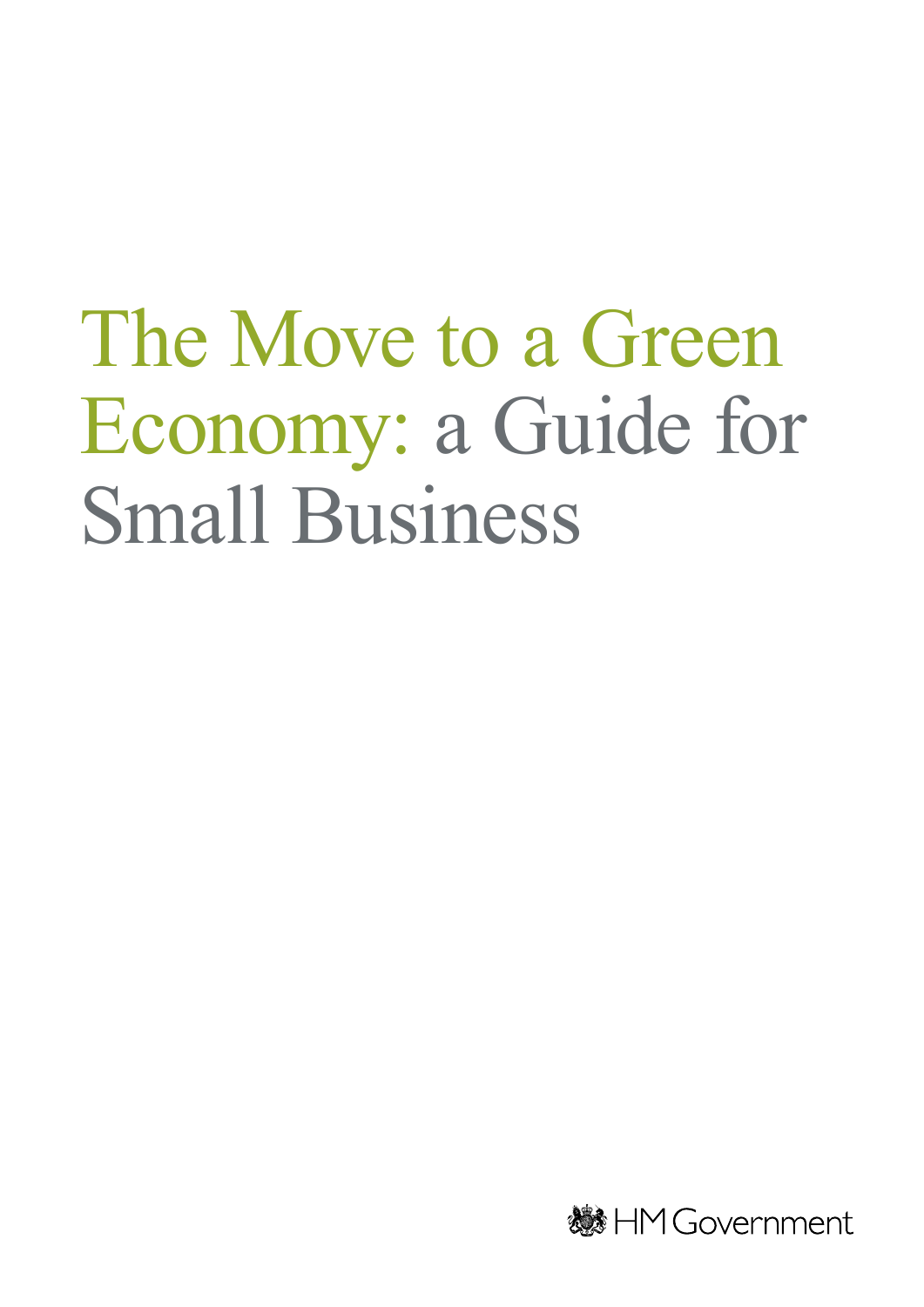### Why is this important?

There is a strong case for moving the UK economy onto a greener footing. We need an economy that is environmentally sustainable, that is more resilient against significant changes to prices of fossil fuel and other natural resources, and that is well placed to take advantage of the massive business opportunities presented by the global shift to a green, low-carbon, resourceefficient economy.

The move to a green economy will have a far-reaching impact and will affect all sectors of the economy. Successful businesses will need to ensure they are resilient to changes in climate, look at new technologies, business models and production processes, use resources and energy more efficiently and respond to changing consumer demand.

## **Opportunities**

#### New or expanding markets

The transition to a green economy will create opportunities across the economy. The UK's low carbon environmental goods and services (LCEGS) market is the world's 6th largest, worth £112 billion and employing over 900,000 people. Small businesses make up 91.5% of this sector<sup>1</sup>. .

Decarbonisation of energy generation, transport and buildings will all create business opportunities. For example, the Green Deal<sup>2</sup> will boost demand for the installation of energy efficiency measures such as loft insulation and cavity wall insulation, creating opportunities for the many small businesses that operate in these sectors.

Markets for renewable resources such as timber are likely to expand and new markets for ecosystem services such as water purification will be created.

Businesses acting in a more sustainable way and/ or producing greener goods and services will be able to take advantage of changing consumer demand. In addition, small businesses may need to demonstrate their green credentials to win contracts with large suppliers who themselves will be ever more conscious of their green reputation.

#### Exports

The transition to green economy is not something that will happen in the UK alone – it will be a global change. The global low-carbon market is worth more than £3 trillion and is projected to reach £4 trillion by 2015 as economies around the world invest in low-carbon technologies across a broad range of sectors.

Expanding markets for greener goods and services in other countries will create opportunities for companies to increase exports. In 2008, UK LCEGS exports were £10.8bn. A large share of our exports goes to Southeast Asia and our top trading partners are: China and Hong Kong (£1.3bn exported), Spain (£500m) and South Korea (£460m).

The UK has strong revealed comparative advantage in traditional environmental goods and services such as recycling and water treatment (i.e. we can produce them at lower cost). However, emerging renewable energy sectors (such as wind and solar power) and carbon finance are our strongest growth areas, both in terms of sales and employment. Newer technologies, such as wave and tidal energy, currently do not have large private sector sales but have the potential to be large sectors in the future.

While UK businesses are well placed to seize the opportunities in a green economy, more work is being done to understand, not just where our strengths lie, but where other future green opportunities will arise and over what timeframe. UK businesses seeking to export to overseas markets can get support and advice from [UK](http://www.ukti.gov.uk/home.html)  [Trade & Investment \(UKTI\)](http://www.ukti.gov.uk/home.html).

<sup>1</sup> "Low Carbon and Environmental Goods and Services: an industry analysis, update for 2008/09", Innovas, March 2010

<sup>2</sup> A framework which will enable businesses to offer energy efficiency improvements to buildings at no upfront cost, recouping payments over time through energy bills. The Green Deal will start operating in autumn 2012.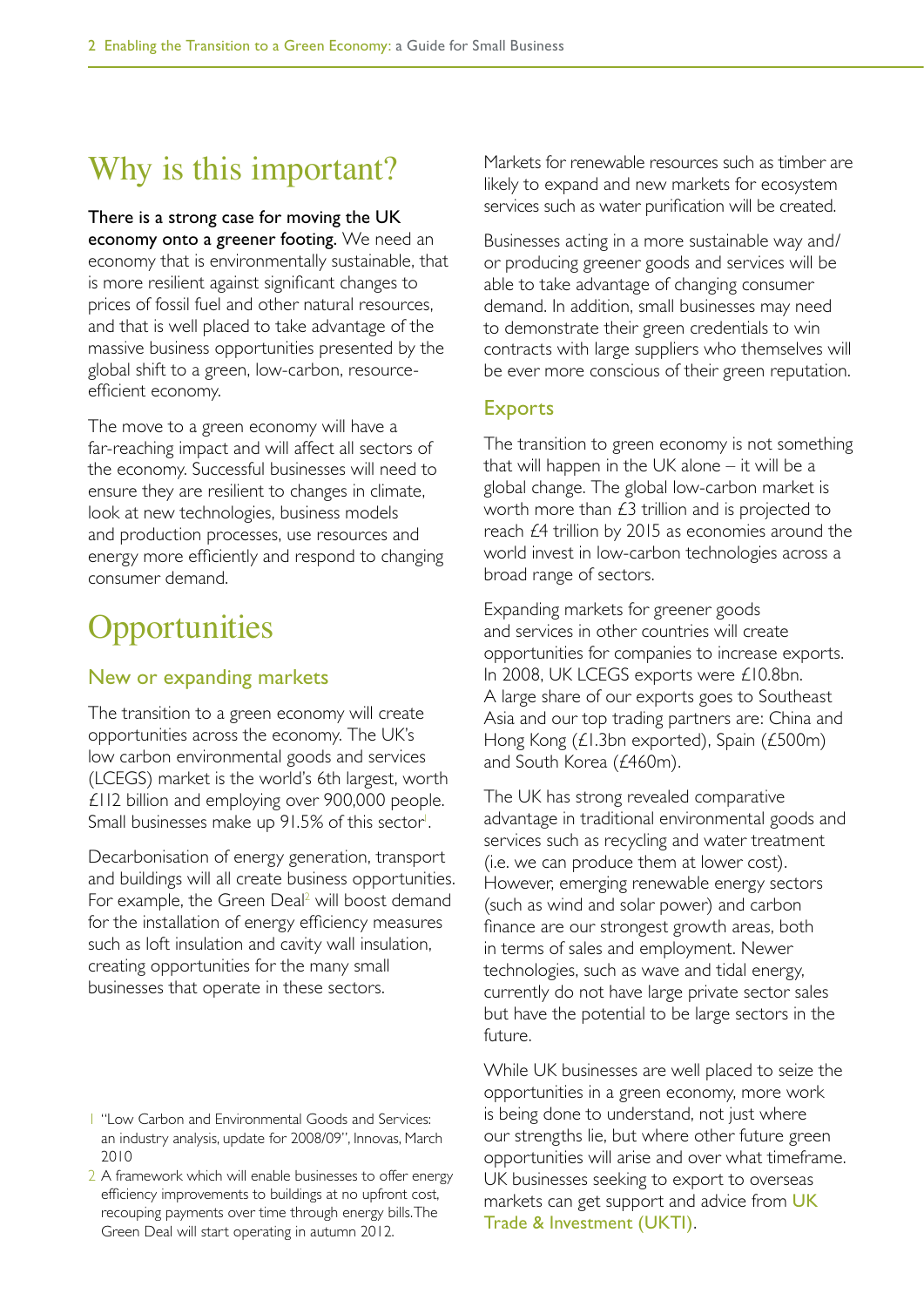#### Resource efficiency

In addition to environmental benefits, improved resource efficiency can deliver major cost savings and increased competitiveness for UK businesses. Recent Government research<sup>3</sup> identifies about £23 billion a year of potential savings to UK businesses from using raw materials, energy and water more efficiently in ways that need no or only small-scale investment (payback in one year).

The Carbon Trust offers loans and other financial products to businesses seeking to reduce their energy use as part of an Energy Efficiency [Financing](http://www.carbontrust.co.uk/cut-carbon-reduce-costs/products-services/financing/pages/financing.aspx) scheme.

The [Waste and Resources Action Programme](http://www.wrap.org.uk/business/index.html)  [\(WRAP\)](http://www.wrap.org.uk/business/index.html) helps businesses reap the benefits

of reducing waste and using resources more efficiently. Some simple tips on increasing resource efficiency and saving money can be found [here](http://www.businesslink.gov.uk/bdotg/action/detail?itemId=1083609730&type=CAMPAIGN).

# **Challenges**

#### Scarcity and cost of resources

Access to resources such as rare earth metals could become a growing issue for businesses, and pressure on the supply of natural resources such as water may require businesses to think differently. The cost of resources, particularly energy, is expected to rise.

There are a number of strategies open to businesses to mitigate the risks. These include reducing the need for raw materials and energy through efficiencies in production processes, and research into alternative raw materials that could be used and identification of new supplies. Better metering and monitoring of processes and energy consumption will help drive efficiencies.

#### Taking action now

The effects of climate change are already with us and we will increasingly feel their impact over the next 50 years. Altering our behaviour to respond to this impact is known as 'adaptation'. It means

not only protecting against negative impacts, but also making us better able to take advantage of any benefits.

BusinessLink<sup>4</sup> contains **guidance on adapting** [to climate change](http://www.businesslink.gov.uk/bdotg/action/layer?topicId=1081658406), covering both risks and opportunities. For example, some businesses will need to consider redesigning buildings to cope with extreme weather, whereas the building trade may see an increase in demand for such alterations.

# Support and further information

#### Innovation

Businesses looking to develop new green goods and services can turn to several sources of help. Government support for technological innovation is available through the Technology Strategy [Board \(TSB\),](http://www.innovateuk.org/) which provides a number of programmes to demonstrate and develop new technologies, and to link developers and inventors to academics and sources of funding. Other bodies, such as the **Energy Technologies Institute** [\(ETI\)](http://www.energytechnologies.co.uk/Home.aspx) and the [Carbon Trust](http://www.carbontrust.co.uk/Pages/Default.aspx), also provide funding and support.

There are also various EU funds available, and the European Commission has published a [practical guide](http://cordis.europa.eu/eu-funding-guide/home_en.html) to help business identify the most appropriate funding scheme for them. Furthermore, the TSB has established a [National Contact Point](http://ec.europa.eu/environment/eco-innovation/contact/national-contact/index_en.htm) to guide and support UK businesses in accessing funding under the European Commission's Competitiveness and Innovation Framework Programme.

The Intellectual Property Office (IPO) has introduced a [Green Channel](http://www.ipo.gov.uk/pro-types/pro-patent/p-law/p-accelerated/pro-p-green.htm) to support businesses to develop and commercialise environmentally sound technology by fast-tracking patent applications for inventions which have an environmental benefit.

- 3 'The further benefits of resource efficiency' Defra, March 2011
- 4 The Government's information portal for small and medium size businesses.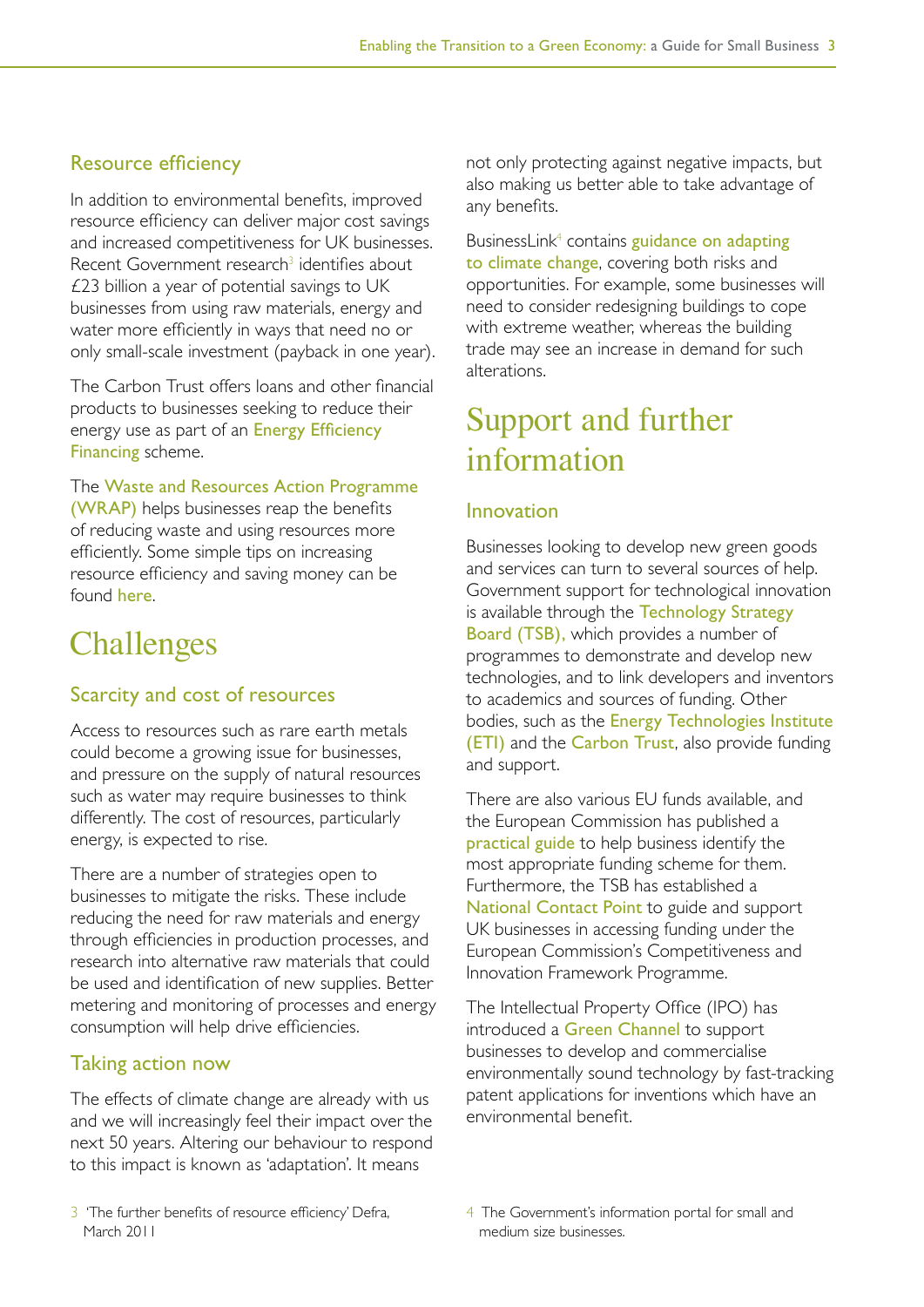#### Access to finance

There are a range of options available for businesses seeking to access finance. **Business** [Link](http://www.businesslink.gov.uk/bdotg/action/layer?r.l1=1073858790&r.l2=1087443365&r.s=tl&topicId=1087443554) provides advice on securing finance and attracting investment, as well as links to further sources of advice.

Initiatives to improve access to finance include:

- The [Enterprise Finance Guarantee](http://www.bis.gov.uk/policies/enterprise-and-business-support/access-to-finance/enterprise-finance-guarantee) (EFG) scheme, which enables lending to viable businesses that lack sufficient collateral or track record to secure a normal commercial loan.
- A new [Export Enterprise Finance Guarantee](http://www.betterbusinessfinance.co.uk/help-support/factsheets/export-enterprise-finance-guarantee-scheme-exefg), providing finance for businesses seeking working capital to export.
- [Enterprise Capital Funds](http://www.bis.gov.uk/policies/enterprise-and-business-support/access-to-finance/enterprise-capital-funds) providing earlystage risk capital for innovative SMEs with high growth potential, which struggle to access finance from informal investors or venture capitalists.
- A new [Business Growth Fund](http://www.businessgrowthfund.co.uk), funded by the UK's major banks and providing equity investments for established SMEs that are looking to grow.
- In addition, in January 2012, the Government will roll out a network of Business Coaching for Growth centres across England to provide tailored support including specialist investment readiness training for high growth potential SMEs seeking equity finance.

#### Green skills

The transition to a green economy presents businesses across the economy with the challenge of ensuring their workforce have the appropriate skills. This varies from specialist skills required in the LCEGS sector to those needed to help all businesses use natural resources efficiently and sustainably and to be resilient to climate change.

[Business Link](http://www.businesslink.gov.uk/bdotg/action/layer?r.l1=1073858787&r.s=tl&topicId=1074202347) can help identify skills needs and provision, and local colleges and training providers offer off-the-shelf courses and qualifications at the appropriate level. These courses and qualifications can often be tailored to specific need. National [Skills Academies](http://www.businesslink.gov.uk/bdotg/action/detail?itemId=1085744959&r.i=1085744847&r.l1=1073858787&r.l2=1074202347&r.l3=1085744683&r.s=sc&r.t=RESOURCES&type=RESOURCES) support training across a range

of sectors and the [National Apprenticeship](http://www.apprenticeships.org.uk/)  [Service](http://www.apprenticeships.org.uk/) can help a business take on apprentices.

#### Reducing your carbon footprint

There is much that businesses can do to reduce their carbon footprint. Many of these measures will result in resource and energy efficiencies, and therefore reduced costs. For example, inserting timers on a lighting system or giving proper consideration to the layout of an office space can cut energy bills.

Business Link provides a wealth of information on [environmental matters](http://www.businesslink.gov.uk/bdotg/action/layer?r.i=1079422130&r.l1=1079068363&r.l2=1086030165&r.l3=1079422118&r.s=m&r.t=RESOURCES&topicId=1079068363), including advice on [measuring your carbon footprint](http://www.businesslink.gov.uk/bdotg/action/detail?itemId=1087025347&r.l1=1079068363&r.l2=1086029607&r.l3=1087025104&r.s=sc&type=RESOURCES), [reducing your](http://www.businesslink.gov.uk/bdotg/action/layer?r.i=1087025347&r.l1=1079068363&r.l2=1086029607&r.l3=1087025104&r.t=RESOURCES&topicId=1080440643)  [carbon emissions](http://www.businesslink.gov.uk/bdotg/action/layer?r.i=1087025347&r.l1=1079068363&r.l2=1086029607&r.l3=1087025104&r.t=RESOURCES&topicId=1080440643) and [using resources \(including](http://www.businesslink.gov.uk/bdotg/action/layer?r.l1=1079068363&r.s=tl&topicId=1086030165)  [energy\) more efficiently](http://www.businesslink.gov.uk/bdotg/action/layer?r.l1=1079068363&r.s=tl&topicId=1086030165). There are several other sites that provide advice on reducing [waste](http://envirowise.wrap.org.uk/uk/Our-Services/Publications/EN030-Finding-hidden-profit-200-tips-for-reducing-waste.html), reducing **[energy costs](http://www.carbontrust.co.uk/cut-carbon-reduce-costs/small-medium-business/pages/small-medium-business.aspx)** and improving **resource** [efficiency](http://envirowise.wrap.org.uk/uk/Our-Services/Publications/EN030-Finding-hidden-profit-200-tips-for-reducing-waste.html).